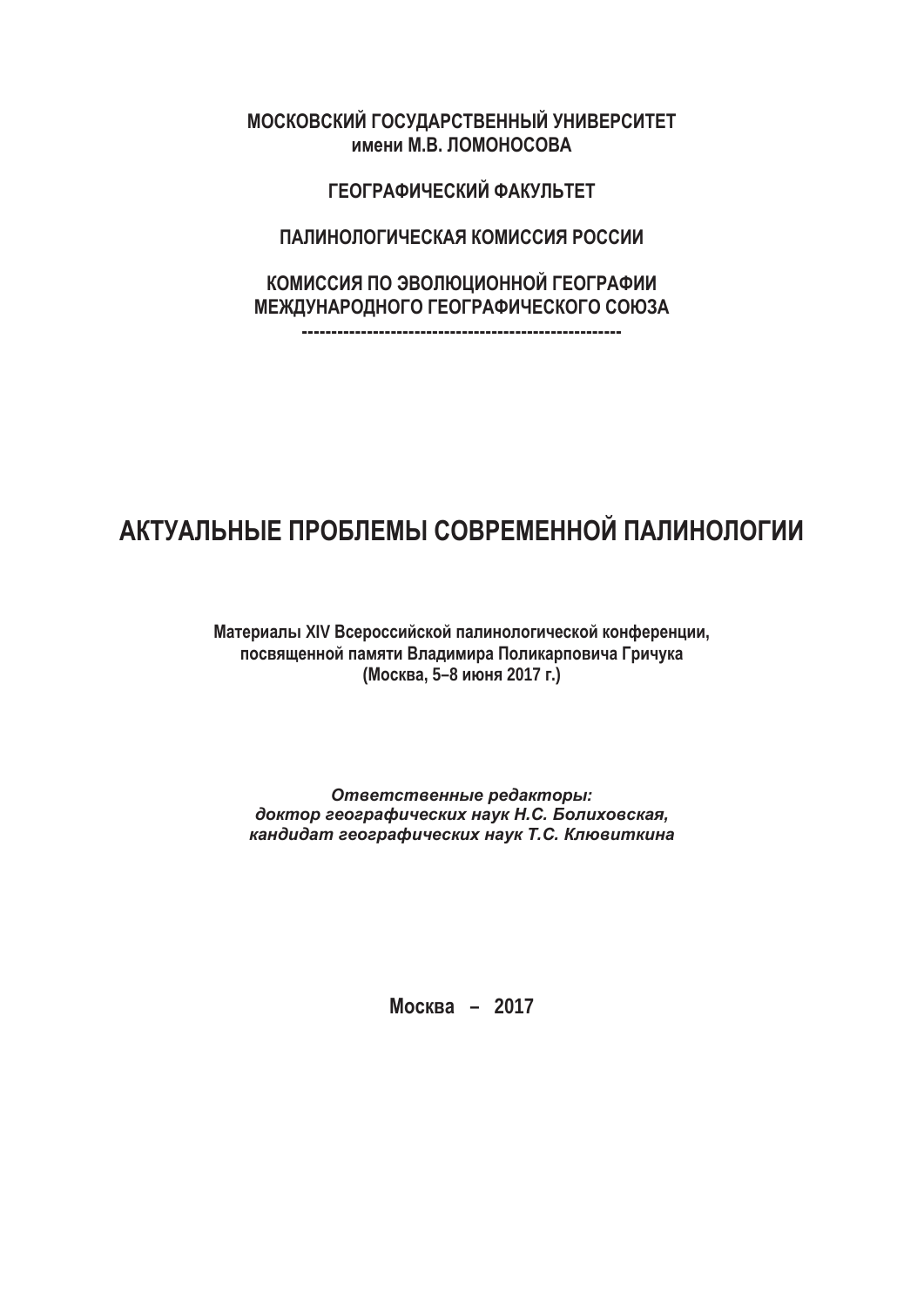ɍȾɄ 561:581.33:551.71/.78

Актуальные проблемы современной палинологии: Материалы XIV Всероссийской палинологической конференции / Отв. редакторы Н. С. Болиховская, Т. С. Клювиткина. – М.: Географический факультет МГУ, 2017. – 424 с.

Книга содержит статьи, представляющие новые научные материалы, изложенные в докладах XIV Всероссийской палинологической конференции с международным участием (Москва, 5-8 июня 2017 г.). Конференция посвящена памяти выдающегося российского палинолога Владимира Поликарповича Гричука (1907–1999).

Публикуемые работы охватывают широкий круг ключевых вопросов современной палинологии в контексте фундаментальных и прикладных аспектов палеогеографии, стратиграфии и корреляции отложений разного возраста и генезиса. В них приводятся новейшие результаты палеоботанических и мультидисциплинарных исследований кайнозойских, мезозойских, палеозойских и докембрийских отложений Евразии и ряда других регионов Земли, положенные в основу определения их возраста, генезиса и ландшафтно-климатических условий образования. Представлены реконструкции этапов развития речных, озерных и морских бассейнов, климата, флоры, растительности и природных обстановок существования древнего человека. Рассматриваются новые данные по морфологии и таксономии спор, пыльцы, диатомей, диноцист и других представителей микробиоты, методам их изучения и интерпретации получаемых аналитических материалов. В ряде статей приводятся результаты аэропалинологических и мелиссопалинологических исследований, а также палиномониторинга состояния окружающей среды в районах интенсивного техногенного воздействия.

Книга адресована широкому кругу специалистов различных областей географии, геологии, биологии, археологии, медицины, преподавателям и студентам высших учебных заведений.

## **Репензенты:**

профессор, доктор геолого-минералогических наук М. А. Ахметьев профессор, доктор географических наук А. А. Лукашов

**Actual problems of the modern palynology: Proceedings of XIV All-Russian Palynological Conference** / Responsible Editors N. S. Bolikhovskaya, T. S. Klyuvitkina. – Moscow: Geographical faculty of Lomonosov Moscow State University, 2017. – 424 p.

> Тексты докладов воспроизведены в авторской редакции, с технической правкой, если она была необходима.

> > © Географический факультет МГУ, 2017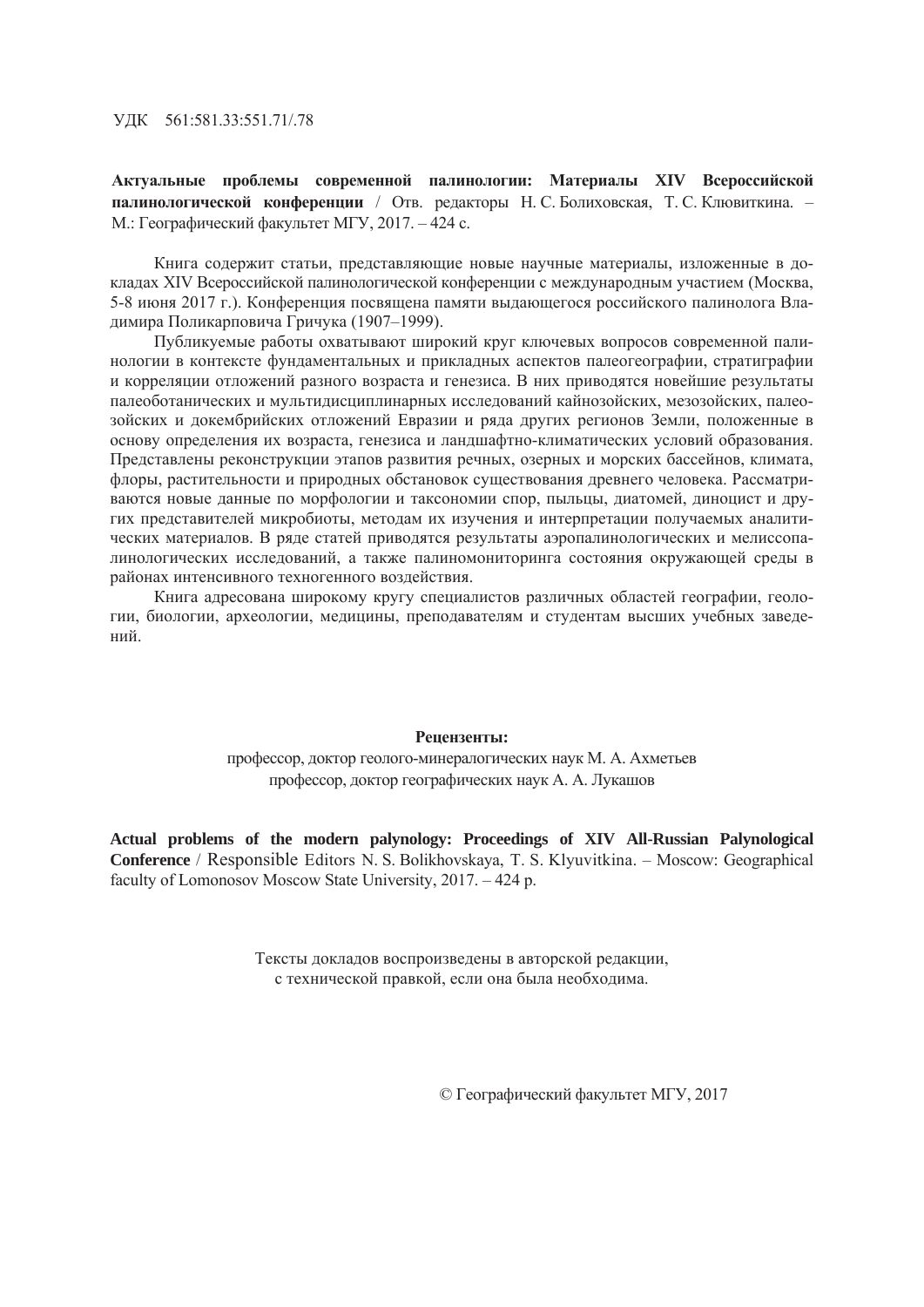## ДИАТОМЕИ И ВОДНЫЕ ПАЛИНОМОРФЫ В ПАЛЕООКЕАНОЛОГИЧЕСКИХ ИССЛЕДОВАНИЯХ В АРКТИКЕ

## Е.И. Полякова<sup>1</sup>, Е.А. Новичкова<sup>2</sup>, Т.С. Клювиткина<sup>1</sup>, О.С. Шилова<sup>1</sup>, **И.М. Крюкова<sup>2</sup>, Е.А. Агафонова<sup>1</sup>**

<sup>1</sup>Московский государственный университет имени М.В.Ломоносова, географический  $\phi$ акультет, уе.polyakova@mail.ru; <sup>2</sup>Москва, Институт океанологии имени П.П.Ширшова РАН, *enovichkova@mail.ru* 

Диатомеи и водные палиноморфы являются одними из наиболее перспективных микропалеонтологических групп в палеоокеанологических исследованиях в Арктике, так как позволяют решать широкий круг вопросов – реконструировать палеоциркуляцию водных масс, включая интенсивность адвекции атлантических и тихоокеанских вод; изменения речного стока в арктические шельфовые моря; границы распространения и продолжительность сезонного морского ледового покрова, происхождение льдов и пути их дрейфа; изменения палеотемператур, палеосолености, палеопродуктивности вод и т.д. [Crosta, Koç, 2010; de Vernal, Marret, 2010; Полякова, 2010; Полякова и др., 2010 и др.].

Вместе с тем, несмотря на то, что диатомеи довольно обильны в фитопланктоне и доминируют в составе биоценозов морских льдов в Северном Ледовитом океане в вегетационный период, в донных осадках они встречаются далеко не всегда. Результаты исследования донных осадков Арктического бассейна и арктических шельфовых морей свидетельствуют, что кремниевые створки диатомей в значительных количествах, необходимых для палеоокеанологических реконструкций, присутствуют в основном в осадках мелководных окраинных морей. Обедненные ископаемые диатомовые комплексы, соответствующие миоценовой, плиоценэоплейстоценовым и неоплействоценовым трансгрессиям, встречаются в осадках шельфовых морей и на приморских низменностях как in situ, так и во вторичном залегании, что свидетельствует о развитии серии трансгрессий в пределах Евразийского шельфа [Полякова, 1997; Polyakova, 2001 и др.].

На континентальном склоне и в глубоководных районах Северного Ледовитого океана в современных и плейстопеновых осалках лиатомеи in situ практически не встречаются. Плохая сохранность диатомей в глубоководных осадках обусловлена растворением кремниевых створок диатомей в воде в процессе их опускания на дно, а затем в осадках в условиях дефицита растворенной кремнекислоты в толще вод Северного Ледовитого океана и в поровых водах осадков [Полякова, 1997; 2010]. Максимально высокие концентрации диатомей в морских осадках установлены в Норвежском, Гренландском (20–50 млн створок/г) и в Чукотском морях (13.6 млн створок/г), которые относятся к мезотрофным акваториям. В Баренцевом море, где также высока первичная пролукция поверхностных вол. численность лиатомей в поверхностных осадках крайне низкая (<700 тыс. створок/г), что обусловлено растворением кремниевых створок диатомей в условиях дефицита растворенной кремнекислоты в водах Баренцева моря. В олиготрофных арктических морях численность диатомей в осадках за пределами маргинального фильтра рек не превышает в Белом море 10 млн створок/г, в Карском 3.6 млн створок/г, в морях Лаптевых и Восточно-Сибирском <6 млн створок/г. Экстремально высокие концентрации створок лиатомей в осалках арктических шельфовых морей приурочены к областям маргинального фильтра крупнейших рек Евразии, где в условиях смешения речных и морских вод происходит лавинообразное осаждение речной взвеси, включая речной фитопланктон, в составе которого доминируют пресноводные диатомеи, а также обильны зеленые водоросли [Лисицын, 1994, Polyakova, 2003; Полякова и др. 2016; Новичкова, Полякова, 2007, 2013; Клювиткина и др., 2009]. Так, суммарные концентрации диатомей, преимущественно пресноводных видов (>90%), достигают максимальных значений в поверхностных осалках Обского (до 51.6 млн створок/г) и Енисейского (до 82.6 млн створок/г) эстуариев в интервале средней многолетней солености поверхностных вод в вегетационный период от 2 до 5–8 епс [Polyakova, 2003].

Значительную роль в создании первичной продукции в арктических морях играют ледово-мо 200рские сообщества, в составе которых ведущая роль принадлежит диатомовым водорослям. Их доля в годовых потоках С<sub>орг</sub> на дно максимальна в сибирских морях – Карское, Лаптевых, Восточно-Сибирское (10–15% общего потока С<sub>орг</sub>) [Ветров, Романкевич, 2011]. Несмот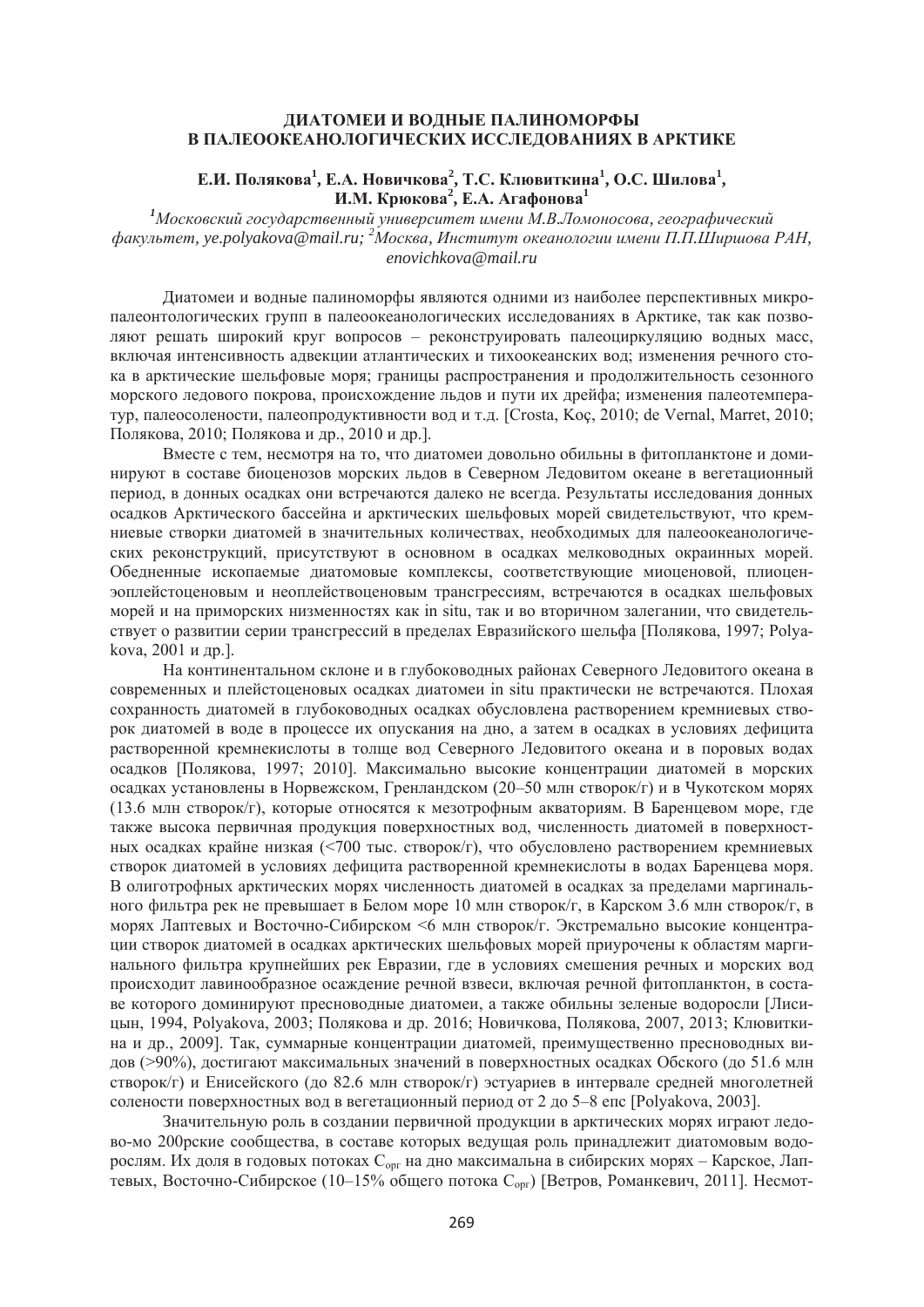ря на высокую продуктивность ледово-морских ассоциаций диатомей, развивающихся на нижней и боковой поверхностях дрейфующих и припайных льдов, основная масса их продукции приурочена к короткому (две-три недели) периоду «весеннего цветения» морских льдов, а максимальное обилие наблюдается в высокопродуктивной области Великой Сибирской полыныи. В составе ледово-морских диатомей доминирует относительно небольшое число видов (Pauliella *taeniata, Nitzschia frigida, N.neofrigida, N.promare, Fragilariopsis oceanica, F. cylindrus, Fossula arctica, Melosira arctica, Atheya septentrionalis, Navicula vanhoeffenii, N.septentrionals, Haslea vitrea* и др.), являющихся надежными индикаторами палеоледовитости арктических морей. Из динофлагеллат единственным достоверным индикатором ледового покрова в Арктике является вид Polarella glacialis, обитающий на нижней поверхности морских льдов и способный образоɜɵɜɚɬɶ ɰɢɫɬɵ [Matthiessen et al., 2005].

В центральных районах Арктического океана диатомовые комплексы установлены лишь в донеогеновых осадках, и в настоящее время диатомеи становятся одной из важнейших микропалеонтологических групп в изучении меловых и палеогеновых отложений из глубоководных районов океана [Barron, 1985; Backman, Moran, 2006 и др.]. Сравнительный анализ биоты морского палеогена выявил единство морских седиментационных бассейнов Западной Сибири и Арктики и основных биосферных событий высоких широт северного полушария [Ахметьев и др., 2010; Стрельникова, 1992; Barron, 1985; Орешкина и др., 2008]. Местонахождения морских палеогеновых палеонтологически охарактеризованных отложений в разрезах континентального обрамления Амеразийского сектора Арктики немногочисленны. В бассейне Бофорт-Маккензи вскрытая 15-ти километровая толща осадков [Dixon, et al., 1992] представляет собой классическую область сверхбыстрого осадконакопления (с позднего мела до современности) в областях маргинального фильтра крупнейшей водной артерии Северной Америки («лавинной седиментации») и образования гравититов с высоким нефтегазоносным потенциалом [Лисицын, 2009]. Ведущими биостратиграфическими группами при изучении этих отложений являются фораминиферы и цисты динофлагеллат.

В последние годы в практике палеоокеанологических реконструкций все большее значение приобретает изучение водных палиноморф, которые включают в себя, в первую очередь, цисты морских видов динофлагеллат, оболочки которых содержат слои спорополленина и хорошо сохраняются в осалках в отличие от полвижных клеток, и пресноводные зеленые волоросли, а также акритархи, органическую часть скелета фораминифер и другие органические остатки водных микроорганизмов [Matthiessen et al., 2005; de Vernal, Marret, 2010 и др.]. В составе водных палиноморф в шельфовых осадках арктических морей доминируют цисты динофлагеллат (диноцисты) и пресноводные зеленые водоросли [Matthiessen et al., 2005; Новичкова, Полякова, 2007; Клювиткина и др., 2009; Полякова и др., 2010 и др.].

Реконструкции палеоциркуляции водных масс, включая интенсивность адвекции атлантических и тихоокеанских вол в Северном Леловитом океане вол базируются на фитогеографических характеристиках морских планктонных водорослей - диатомей и динофлагеллат (цист) [Полякова, 1997, 2010; Полякова и др. 2010; Matthiessen et al., 2005; Новичкова, Полякова, 2007; Клювиткина и др., 2009 и др.]. Ценность изучения планктонных организмов как индикаторов течений и водных масс состоит в том, что видовой состав планктона более консервативен по сравнению с гидрологическими характеристиками и более длительное время сохраняет информацию о происхождении и трансформации водных масс. Четвертичная, как и современная планктонная флора диатомей и диноцист в арктических морях имеет ярко выраженные региональные особенности состава, которые обусловлены, в первую очередь, влиянием вод Атлантического и Тихого океанов и изменениями интенсивности адвекции североатлантических и беринговоморских вод в Северный Ледовитый океан [Полякова, 1997; Matthiessen et al., 2005]. Для количественной оценки изменений интенсивности адвекции этих вод используется также АН-критерий, прелставляющий отношение солержания пист автотрофных (фотосинтезирующих) видов динофлагеллат к цистам гетеротрофных видов [Matthiessen et al., 2005; de Vernal, Marret, 2010; Клювиткина и др., 2009]. Диноцисты автотрофных видов в арктических морях представлены небольшим числом видов, среди которых доминируют Operculodinium centro*carpum, Pentapharsodinium dalei, Spiniferites spp.* Согласно последней обновленной базы данных диноцист высоких широт северного полушария, созданной к настоящему времени [de Vernal, Marret, 2010], максимальные значения АН-критерия установлены для Северной Атлантики. В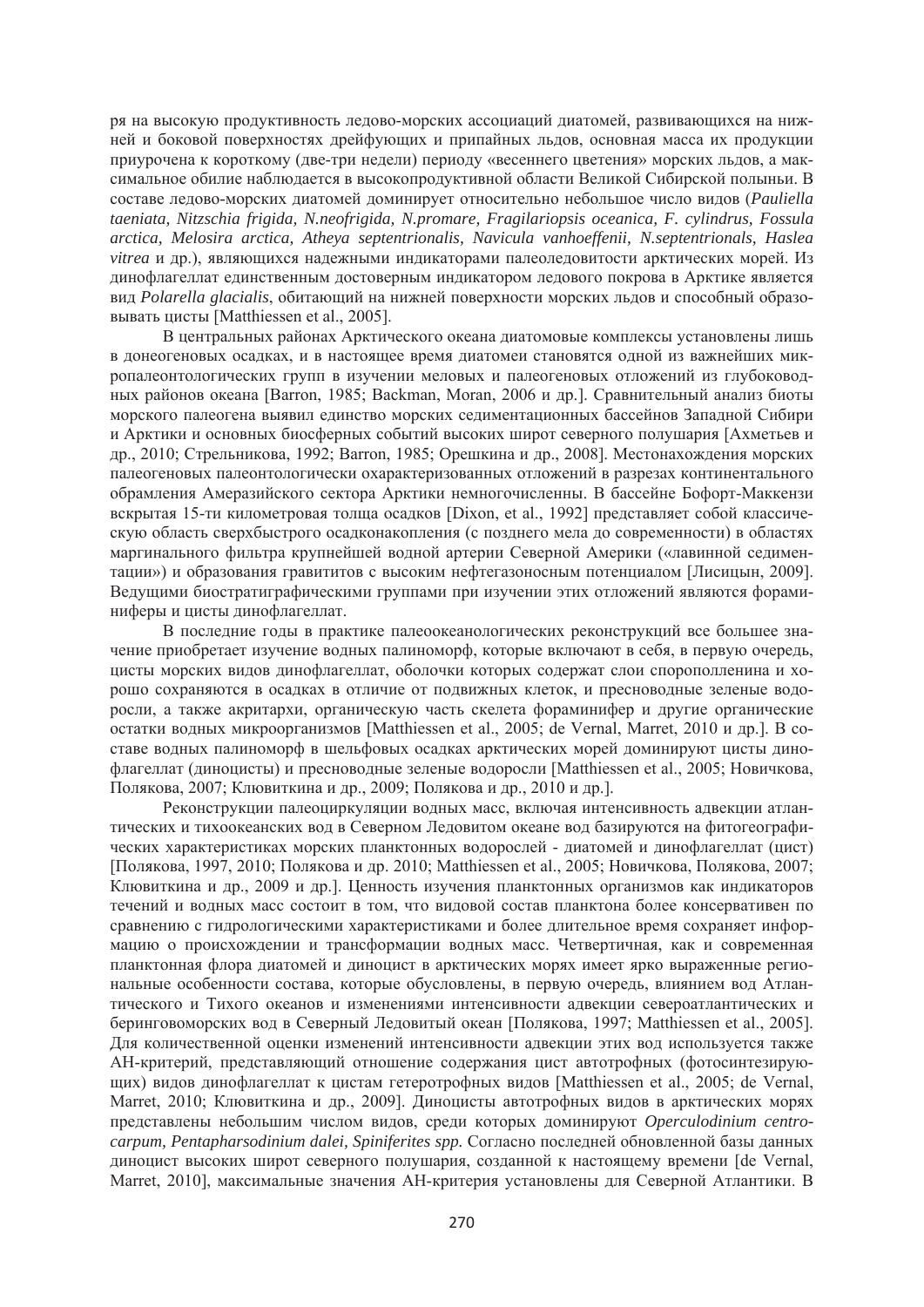морях российского сектора Арктики максимальные показатели АН-критерия установлены для Новоземельского желоба (до 220 единиц). Показатели, сравнимые с беломорскими, отмечены для южной части Баренцева моря (от 10 до 90 единиц). Восточнее 15<sup>0</sup> в.д. вплоть до долготы Чукотского моря значения АН-критерия изменяются в пределах от 0 до 1.3 единиц, что связано с уменьшением влияния атлантических водных масс и увеличением продолжительности сезонного морского ледового покрова, как лимитирующего фактора в развитии автотрофных видов динофлагеллат. С этой точки зрения АН-критерий применяется также в качестве индикатора продолжительности ледового покрова в арктических и субарктических морях.

Для реконструкций изменений речного стока на шельф используются пресноводные диатомеи и зеленые водоросли. С речными водами пресноводные водоросли поступают в прибрежную зону морей, но вегетация их вскоре прекращается, однако с речными водами отмершие клетки пресноволных лиатомей и зеленых волорослей разносятся на значительные расстояния от устьев рек. За пределами распространения речных вод в арктических морях небольшое количество пресноволных лиатомей поступает с речными льлами. Многочисленные летальные исследования распределения пресноводных диатомей и зеленых водорослей в поверхностных осадках арктических морей (Карское, Лаптевых, Белое) свидетельствуют, что они являются надежными индикаторами распространения речных вод на шельфе и могут служить методичеcкой основой реконструкций палеосолености поверхностных вол [Polyakova, 2003; Polyakova et al., 2005; Polyakova, Stein, 2004; Новичкова, Полякова, 2007, 2013; Полякова и др., 2016; Клювиткина и др., 2009 и др.]. Так, сравнение значений средней межгодовой летней солености поверхностных вод в Обском и Енисейском эстуариях и внутреннем шельфе Карского моря (по данным 50-летних наблюдений) и процентного содержания пресноводных диатомей в диатомовых ассоциациях поверхностного слоя донных осадков из данных районов выявили прямую корреляцию этих двух параметров [Polyakova, 2003].

Для реконструкций изменений поступления речных вод на шельфы арктических морей используется также CD-критерий – отношение содержания в составе ассоциаций водных палиноморф пресноводных зеленых водорослей к цистам морских динофлагеллат [Matthiessen et al., 2005; Клювиткина и др., 2009; Новичкова, Полякова, 2007, 2013; Полякова и др., 2016]. В наибольшей степени это проявляется в море Лаптевых, расположенном в центральной части Евразийского шельфа, и получающего ежеголно около четверти суммарного пресноволного стока в Северный Ледовитый океан, главным образом, за счет стока р.Лены. Значения СDкритерия в поверхностных осадках моря Лаптевых варьируют в пределах от 0 до 66 единиц. Максимальные значения CD-критерия установлены в юго-восточной части моря Лаптевых, прилегающей к дельте р.Лены, куда направлен основной сток реки. Относительно высокие значения CD-критерия (до 15 единиц) отмечены также в прибрежных районах моря, около устьев крупных рек Яна, Оленек, Хатанга. По мере удаления от устьев рек и увеличения солености вод в северном направлении до 30 епс и более значения CD-критерия снижаются до 2 единиц.

В составе ассоциаций водных палиноморф из исследованных поверхностных осадков Белого моря численность зеленых водорослей варьируют в широких пределах, также как и значения СD-критерия [Новичкова, Полякова, 2013; Полякова и др., 2016]. Максимальные значения CD-критерия (66 единиц) установлены в Онежском заливе в зоне коагуляционносорбционной ступени маргинального фильтра (II). За пределами этой ступени численность диатомей и зеленых волорослей в осалках резко сокрашается во всех исслелованных заливах -Двинском, Онежском, Кемском, и максимальные значения СD-критерия не превышают 0.5 единиц.

Принципиально новым направлением в использовании диатомей для палеоокеанологических реконструкций является биогеохимический анализ липидов и жирных кислот в верхнеплейстоценовых – голоценовых осадках Арктики и Субарктики [Crosta, Koç, 2010 и др.]. В отличие от лругих растений, конечными пролуктами фотосинтеза лиатомей являются жиры, состав которых варьирует у различных видов. При растворении кремниевых створок диатомей эти жиры хорошо сохраняются в осалках. В настоящее время установлено, что состав жиров может служить важным диагностическим видовым признаком диатомей, что положило начало использованию биогеохимического анализа липилов и жирных кислот (IP<sub>25</sub>) в морских и океанических осадках при выявлении источников поступления в них органики и реконструкциях морского ледового покрова [Stein et al, 2012 и др.].